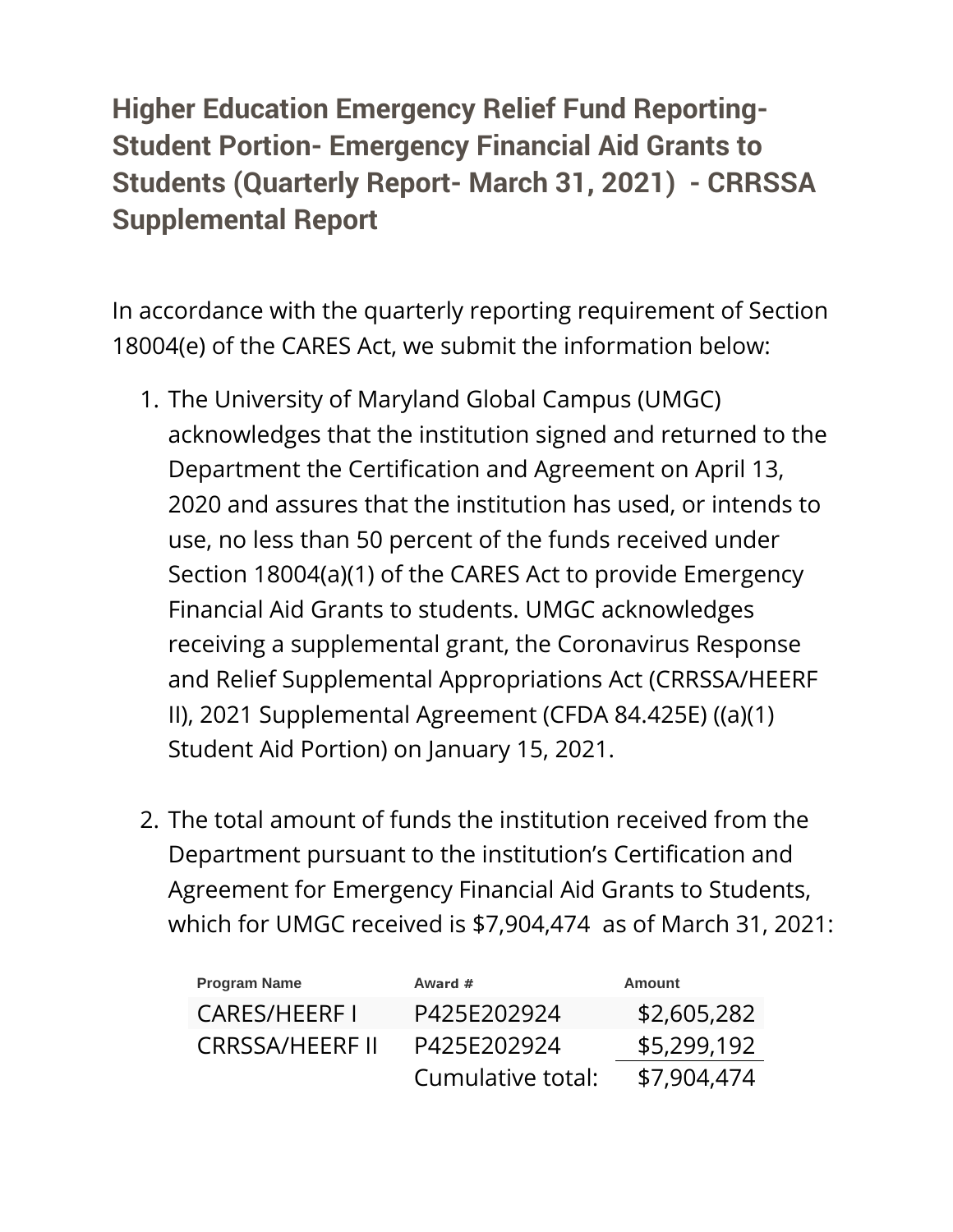- 3. The total cumulative amount of Emergency Financial Aid Grants distributed to students by UMGC under the CRRSAA (a)(1) is \$**5,299,192** through **March 31, 2021** .
- 4. UMGC determined that approximately 19,700 students may be eligible to receive Emergency Financial Aid Grant to Students for the Spring, 2021 semester, based on FAFSA filing status and enrollment in the term.
- 5. The total number of students who have received an Emergency Financial Aid Grant to students under the CRRSAA (a)(1) is 8,737.
- 6. University of Maryland Global Campus used the following methods to determine which students received Emergency Financial Aid Grant under the CRRSAA(a) (1):
	- Undergraduates enrolled in an eligible program,
	- 2020-2021 FAFSA on file,
	- Pell eligible,
	- Enrolled in at least one of the first two sessions of the Spring, 2021 semester for a minimum of 3 credits,
	- Making Satisfactory Academic Progress (SAP),
	- Completed verification (if required) and have cleared all federal flags (if any).
	- The University determined that students meeting the criteria above with a \$0 Expected Family Contribution (EFC) would receive an emergency grant of \$700. Students with a Pell-eligible EFC of greater than \$0 would receive a grant of \$500.